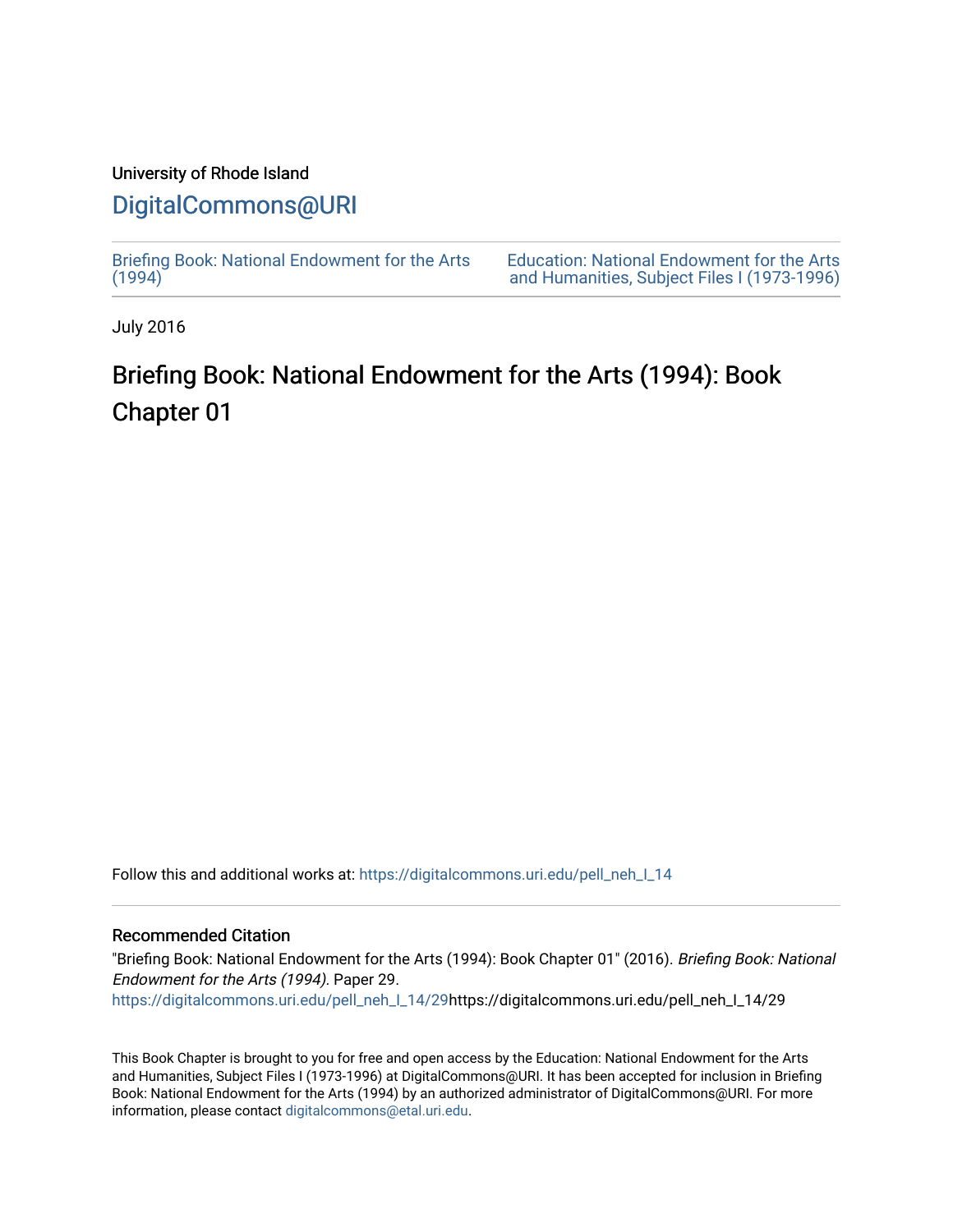composers. Sixteen proposals were selected by a panel of eight jazz musicians and experts. The effort is made in all cases to choose panelists who have no involvement with institutions or artists applying in the round they are reviewing. In any situation which might present a conflict of interest, participants are required to absent themselves from proceedings.

In addition to its broadly announced competitive programs, the Foundation identifies and makes grants to particular projects in the arts which may further the goals expressed in its guidelines or test possible new lines of work. In many of these grant submissions, evaluation is made by the professional staff of the Arts and Humanities Division, often with the assistance of expert consultants and/or professional curators. Each decision by in-house panels or officers is forwarded for confirmation and approval to the Board of Trustees, or to the senior management of the Foundation, depending on the size of the recommended grant. Decisions made by outside arts organizations are reported in detail to the officers of the Foundation.

t c

 $\overline{\mathbf{r}}$ i έ

u a a if ti ei

w ti<  $C<sub>c</sub>$ te fu. ha

ag. [L< ] to In life  $im<sub>i</sub>$ bro the ble: not I lett. pro rect ers thre Cali M first exp  $\mathbf{w}$ ha In Hor the~ aud hav It. we mer.

In all of the grantmaking evaluations, the Foundation and the experts it uses place the greatest emphasis on artistic merit. The Foundation does not recognize political or religious restrictions in assessing the artistic worth *or* projects proposed to it. In funding current-day artists, Foundation officers recognize that they are sometimes supporting work which is not yet validated by time and which may not be recognized or valued by others. The judgment of peer artists and experts is acknowledged to be of particular importance in making judgments about new work. There is also attention paid, particularly in the calls for proposals but also in the judgment of them, to questions of geographic and ethnic representation, since the Foundation aspires to operate as a national and international resource and to reflect the region-<br>al and pluralistic nature of the country and the world.

In 1989, using these processes, the Arts and Humanities Division supported more than 200 artists' projects and arts organizations and, indirectly, literally thousands of artists representing all disciplines of the arts and every region of the country. Approximately 73 companies and hundreds of artists from other countries benefited from Foundation support, much of it to enable them to show their work in this country.

#### IV. Summary

Specific programmatic activity in the arts at the Foundation dates from 1963, but the disciplines of the arts and humanities have played roles at the Rockefeller Foundation throughout the 75 years of its existence. It has long been the conviction of trustees and officers of the Foundation that the well-being of mankind depends upon cultural understanding and communication, creative interpretation and understanding of the world in which we live, the best uses of the past, reverence for heritage, respect for difference, and understanding of change. Supporting art and artists is a way of helping a free society to take seriously the most important questions and concerns of its time.

Senator-PELL. Thank you very much indeed, Mr. Goldmark. Mr. Keillor.

Mr. KEILLOR. Mr. Chairman, Senator Kassebaum, it is a pleasure to come down to Washington and speak in support of the National Endowment for the Arts, I think one of the wisest and happiest pieces of legislation that hac; ever come through.

I am grateful to the people who have very ably attacked the Endowment over the past year or so for making it necessary for people to defend it. All of us enjoy controversy. I do. And the expression of outrage is healthy. The NEA's adversaries are familiar and dear to me. My ancestors were Puritans from England who arrived, Mr. Chairman, in Rhode Island about 1648, in the hopes of finding greater restrictions here than were permissible under English law. [Laughter.]

Over the years, I think, though that we Puritans have learned something about repression. that is that man's interest in the forbidden is sharp and is constant. I think if Congress does not do something about obscene art, we will have to build galleries twice as big to hold the people who want to go see it. [Laughter.]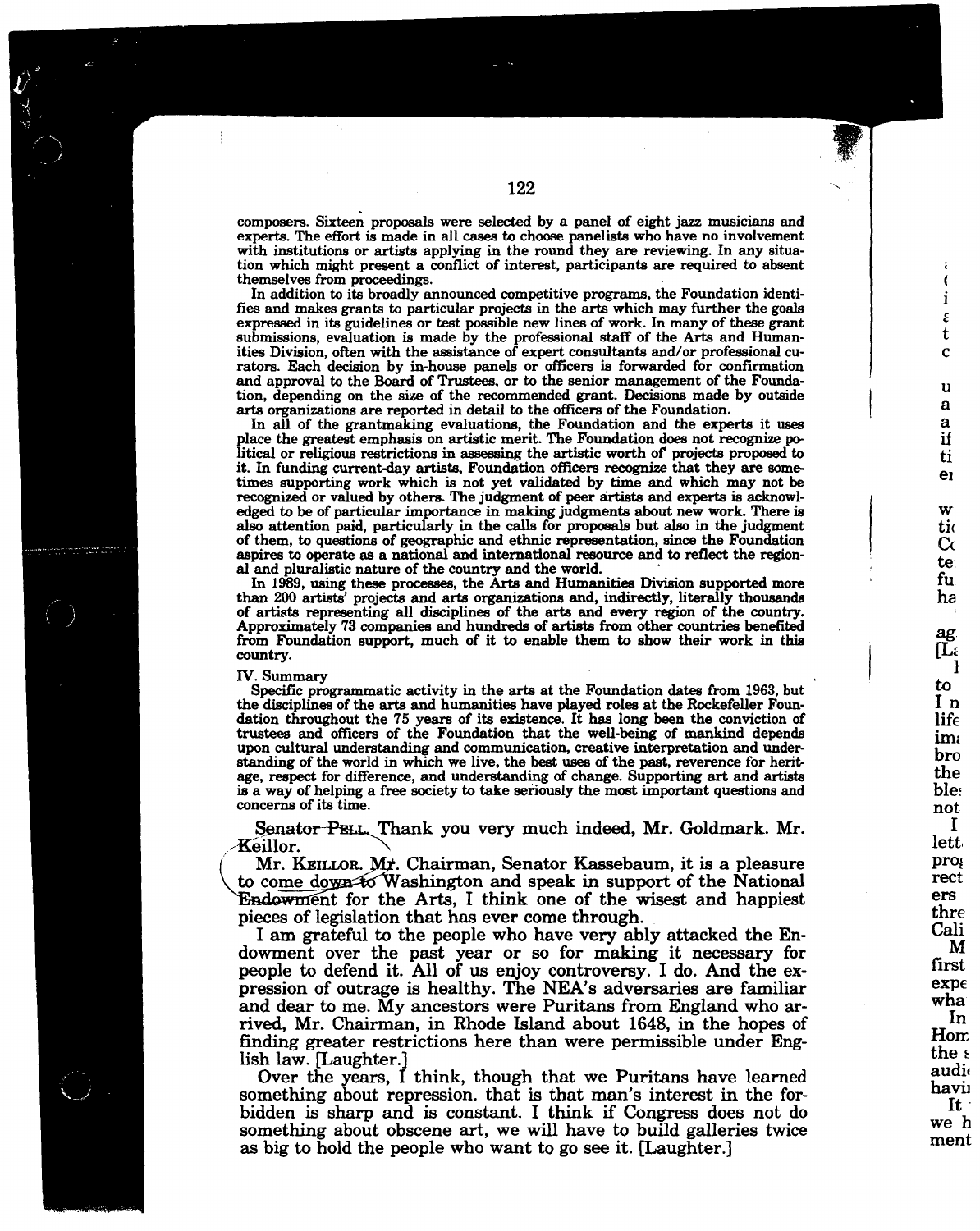All governments have given medals to artists when they were old and successful and beloved and near death, but 25 years ago, Mr. Chairman, Congress decided to boldly support the creation of art itself and not simply the recognition of it and, thereby, to encourage artists who are young and vital and unknown and alive and, therefore, dangerous. This piece of legislation, I think, really has changed life in America in lovely and small significant ways.

I think that in every part of this country, when Americans talk up their home town, they invariably mention the arts, something about the arts, an orchestra, local theater or museum or a local artist, and it did not use to be that way. I think that 40 years ago, if an American man or an American woman meant to have an artistic career, you got on the train to New York. I know all the writers from Minnesota did, as fast as they could.

I I  $\vert$ 

 $\vert$ 

Today, you can be a violinist in North Carolina, you can be a writer in Iowa, you can be a painter in Kansas, which is a revolution in this country, and the National Endowment and the U.S. Congress have helped to bring this about. The Endowment has fostered thousands of works of art, most of which will outlive the usefulness of our testimony, but even more important, the Endowment has changed how we think about the arts.

Today, there is no American family, really, that can be secure against the danger that one of its children may become an artist. [Laughter.]

I grew up in a family that never attended concerts, never went to the theater, never bought books. We were opposed to them, and I never imagined that a person could be a writer. But twice in my life, at crucial times, grants from the Endowment helped me to imagine that I could be. One was in 1969, when I was young and broke and married and had a child and was living on a farm out on the Prairie and subsisting on a little bit of cash and a lot of vegetables. I was writing for the New Yorker at the time, but they were not aware of it. [Laughter.]

I often had fantasies of a patron coming to my door and receive a letter offering me a job for 1 month in the Writers in the School's program in Minneapolis, which was funded by the NEA in 1969, directed by a woman named Molly LaBerge, which sent young writers into the schools to read and teach. 1n· 1969, there were only three such programs in the country. in Minnesota, New York and California, and today there is at least one in every State.

My residency earned me \$300 for a month's work and was the first time that anybody paid me to be a writer and was the sort of experience that a person looks back at afterwards and wonders what would have happened if it had not come along.

In 1974, a grant from the NEA enabled us to start a Prairie Home Companion in Minnesota. Help which was crucial, because the show was not that great to start with, we had 12 people in the audience for our first broadcast, and we made the mistake of having an intermission and lost half of them. [Laughter.]

It took us a few years to figure out how to do it and by the time we had figured it out and the show became popular the Endowment had vanished from the credits. Its job had been done early on.

,-

: <sup>~</sup> I ;

f

 $\overline{\mathbf{3}}$  $\overline{\phantom{a}}$  $\overline{\phantom{a}}$  $\overline{\mathbf{3}}$  $\mathbf{I}$ 

-1

 $\mathbf{r}$ 

š  $\overline{\cdot}$ 

 $\mathbf{S}$  $\mathbf{1}$  $\ddot{\mathbf{5}}$ 

I )

 $\mathbf{I}$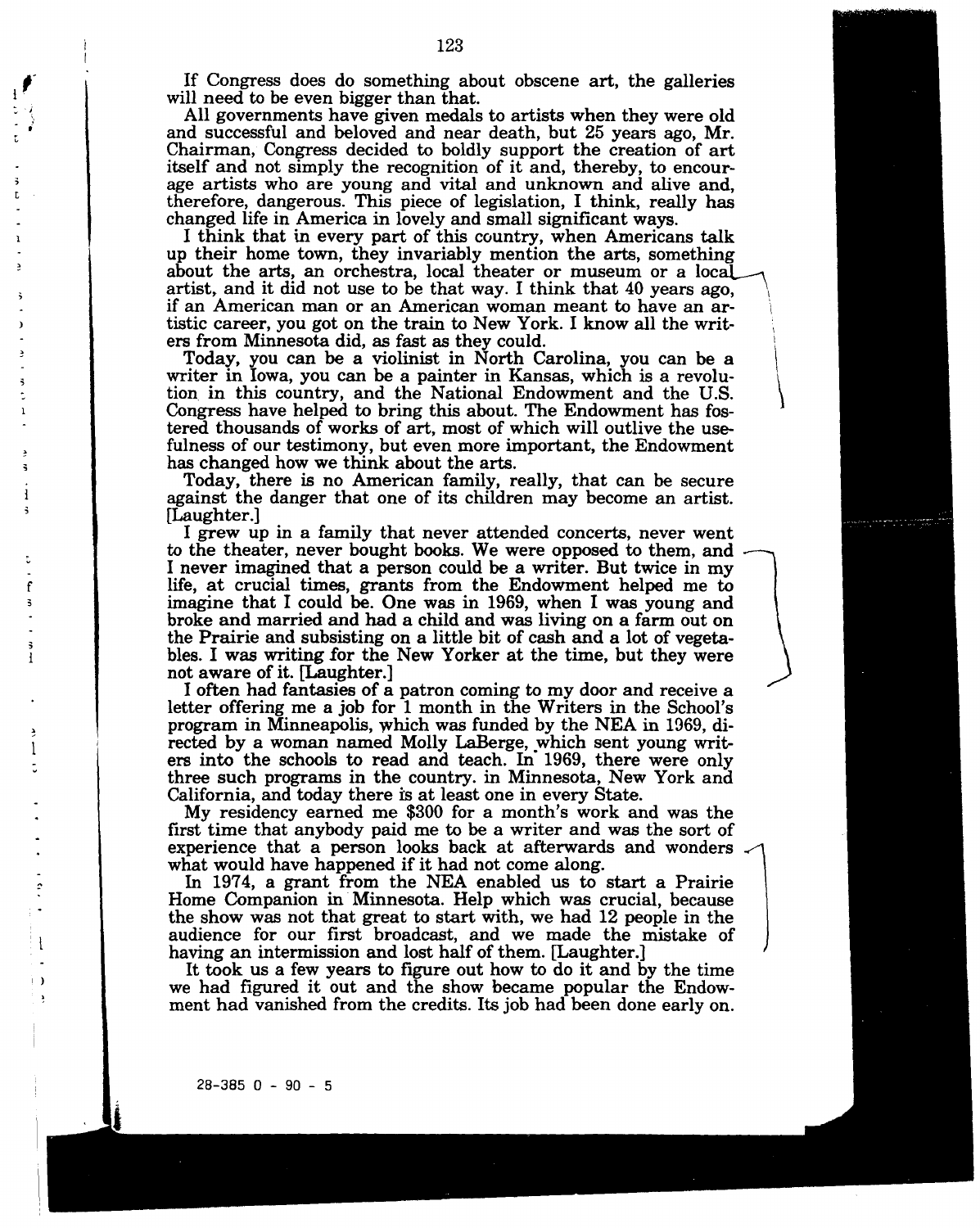When you are starting out— and I think it is true in the arts as in politics-when you are starting out, it seems like nobody wants to give you anything. Then, when you have become successful and you have everything that you could ever want, people just cannot do enough for you.

The beauty of the Endowment is that it is there at the beginning, has been for so many artists, and when you are there at the beginning you never know what the outcome will be of a work of art, whether it will please you or offend you or just mystify you.

When I graduated from college the degrees were given out in reverse order of merits, so I got mine early and I had a chance to watch the others. I remember that the last graduate, the summest cum laude walked up the stairs to the platform and on route stepped on the hem of his own gown and walked up the inside of it. Like him, the Endowment has succeeded in embarrassing itself from time to time. I wish it would do it more often, but a few is enough to the entertainment and the elucidation of all of us. But stepped on the hem of his own gown and walked up the inside of it.<br>Like him, the Endowment has succeeded in embarrassing itself<br>from time to time. I wish it would do it more often, but a few is<br>enough to the entertainment like him, the Endowment keeps on going. It has contributed so  $\sqrt{\ }$  much to the creative genius of our country, to our art and music and literature, which to my wife and other foreigners is the most gorgeous aspect of this country.

I hope that it lives for 25 more years and I hope that we continue to argue about it.

Thank you.

氢

[The prepared statement of Mr. Keillor follows:]

#### PREPARED STATEMENT OF GARRISON KEILLOR

Mr Chairman and members of the subcommittee: It's a pleasure to come down to Washington and speak in support of the National Endowment for the Arts, one of the wisest and happiest pieces of legislation ever to come through Congress.

I'm grateful to those who have so ably attacked the Endowment over the past year or so for making it necessary to defend it. I enjoy controversy and I recognize the adversary, they are us. My ancestors were Puritans from England. They arrived here in 1648 in the hope of finding greater restrictions than were permissible under English law at that time. But over the years, we Puritans have learned something about repression, and it's as true today as when my people arrived: man's interest in the forbidden is sharp and constant. If Congress doesn't do something about obscene art, we'll have to build galleries twice as big to hold the people who want to see it. And if Congress does do something about obscene art, the galleries will need to be even bigger than that.

All governments have honored artists when they are old and saintly and successful and almost dead, but 25 years ago Congress decided to boldly and blindly support the arts support the act of creation itself and to encourage artists who are young and dangerous and unknown and very much alive. This courageous legislation has changed American life.

Today, in every city and state, when Americans talk up their home town, when the Chamber of Commerce puts out a brochure, invariably they mention the arts-a local orchestra or theater or museum or all three. It didn't used to be this way. Forty years ago, if an American man or woman meant to have an artistic career, you got on the train to New York. Today, you can be a violinist in North Carolina, a writer in Iowa, a painter in Utah. this is a small and lovely revolution that the National Endowment has helped to bring about. The Endowment has fostered thousands and thousands of artistic works-many of which will outlive you and me-but even more important, the Endowment has changed how we think about the arts. Today, no American family can be secure against the danger that one of its children may decide to become an artist.

I grew up in a family who never attended concerts or museums, never bought books. I never imagined that a person could be a writer.

Twice in my life, at crucial times, grants from the Endowment made it possible for me to be a writer. The first, in 1969, arrived when I was young, broke, married

and eve1 my door man in of him,• program young w program every st:  $In<sup>-19</sup>$ Public F was cru< cast, we intermis took us comedy became was real When then, wb can't do beauty o When over the **Wobegor** to write, well whe and  $\mathbf{I}'\mathbf{m}$ When merit, so the last i to the pl. up the i1 from tim Endowm· America· wife and wave.

 $with a b$ the New

Sena I like ed you second Mr.Go Whe1 several langua{ Mr. ( to a hy if the  $\Gamma$ as oppc the roa vate co that We Sena enough and the Mr. ( man, b sub-gra ment a